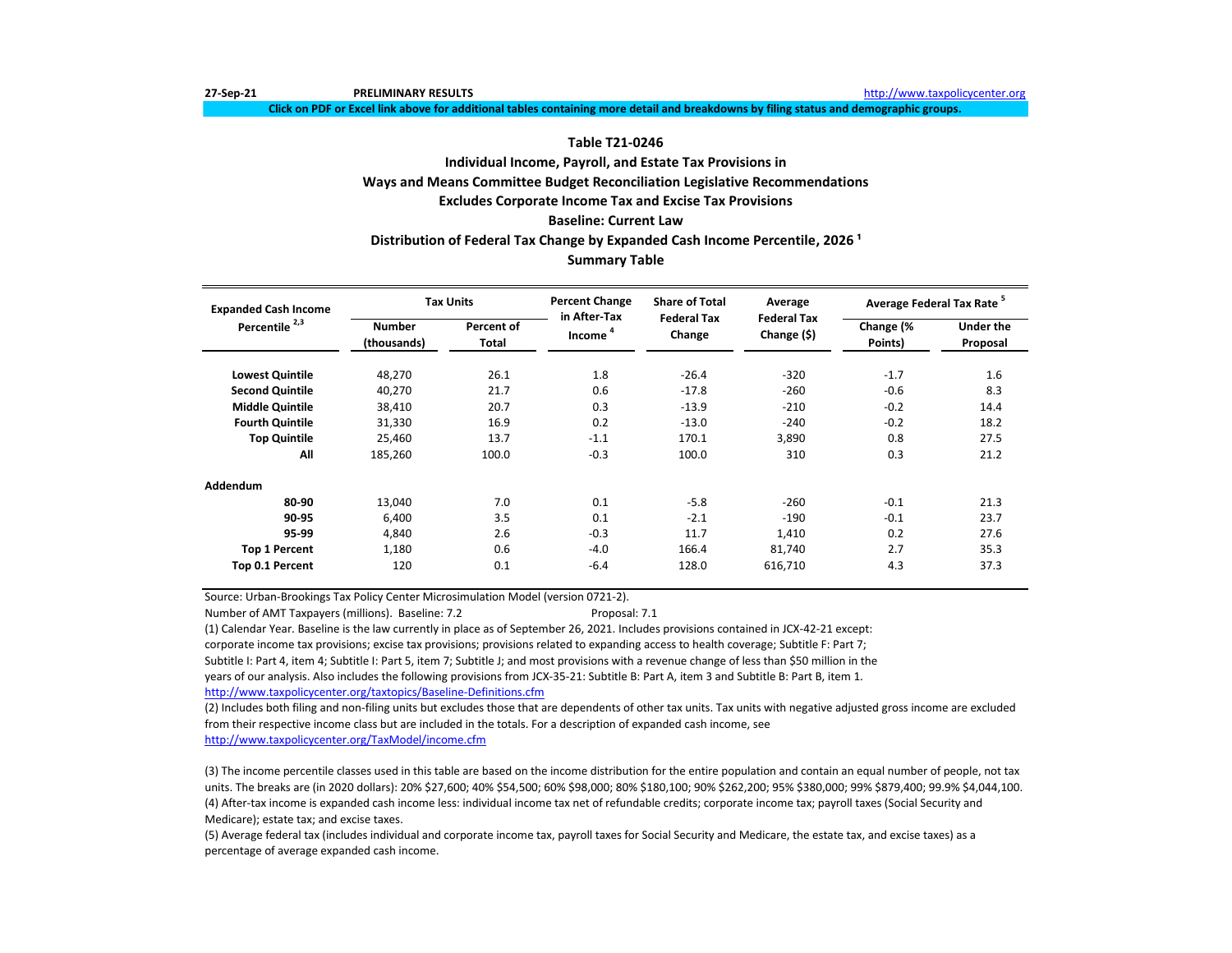## **Individual Income, Payroll, and Estate Tax Provisions in Ways and Means Committee Budget Reconciliation Legislative Recommendations Excludes Corporate Income Tax and Excise Tax Provisions Baseline: Current Law Table T21-0246** Distribution of Federal Tax Change by Expanded Cash Income Percentile, 2026<sup>1</sup> **Detail Table**

| <b>Expanded Cash Income</b> | Percent<br>Share of<br>Change in<br><b>Total</b> |                              | <b>Average Federal Tax Change</b> |                      | <b>Share of Federal Taxes</b> |                              | Average Federal Tax Rate <sup>6</sup> |                       |  |
|-----------------------------|--------------------------------------------------|------------------------------|-----------------------------------|----------------------|-------------------------------|------------------------------|---------------------------------------|-----------------------|--|
| Percentile <sup>2,3</sup>   | After-Tax<br>Income <sup>4</sup>                 | <b>Federal Tax</b><br>Change | <b>Dollars</b>                    | Percent <sup>5</sup> | Change (%<br>Points)          | <b>Under the</b><br>Proposal | Change (%<br>Points)                  | Under the<br>Proposal |  |
| <b>Lowest Quintile</b>      | 1.8                                              | $-26.4$                      | $-320$                            | $-51.8$              | $-0.3$                        | 0.3                          | $-1.7$                                | 1.6                   |  |
| <b>Second Quintile</b>      | 0.6                                              | $-17.8$                      | $-260$                            | $-6.3$               | $-0.3$                        | 3.2                          | $-0.6$                                | 8.3                   |  |
| <b>Middle Quintile</b>      | 0.3                                              | $-13.9$                      | $-210$                            | $-1.7$               | $-0.3$                        | 9.8                          | $-0.2$                                | 14.4                  |  |
| <b>Fourth Quintile</b>      | 0.2                                              | $-13.0$                      | $-240$                            | $-0.9$               | $-0.4$                        | 18.0                         | $-0.2$                                | 18.2                  |  |
| <b>Top Quintile</b>         | $-1.1$                                           | 170.1                        | 3,890                             | 3.1                  | 1.2                           | 68.4                         | 0.8                                   | 27.5                  |  |
| All                         | $-0.3$                                           | 100.0                        | 310                               | 1.2                  | 0.0                           | 100.0                        | 0.3                                   | 21.2                  |  |
| Addendum                    |                                                  |                              |                                   |                      |                               |                              |                                       |                       |  |
| 80-90                       | 0.1                                              | $-5.8$                       | $-260$                            | $-0.5$               | $-0.2$                        | 14.3                         | $-0.1$                                | 21.3                  |  |
| 90-95                       | 0.1                                              | $-2.1$                       | $-190$                            | $-0.2$               | $-0.2$                        | 11.2                         | $-0.1$                                | 23.7                  |  |
| 95-99                       | $-0.3$                                           | 11.7                         | 1,410                             | 0.8                  | $-0.1$                        | 16.7                         | 0.2                                   | 27.6                  |  |
| <b>Top 1 Percent</b>        | $-4.0$                                           | 166.4                        | 81.740                            | 8.2                  | 1.7                           | 26.2                         | 2.7                                   | 35.3                  |  |
| Top 0.1 Percent             | $-6.4$                                           | 128.0                        | 616,710                           | 13.0                 | 1.4                           | 13.3                         | 4.3                                   | 37.3                  |  |

#### **Baseline Distribution of Income and Federal Taxes**

by Expanded Cash Income Percentile, 2026<sup>1</sup>

| <b>Expanded Cash Income</b> | <b>Tax Units</b>             |                     | Pre-Tax Income    |                     | <b>Federal Tax Burden</b> |                         | <b>After-Tax Income</b> | Average                    |                                         |
|-----------------------------|------------------------------|---------------------|-------------------|---------------------|---------------------------|-------------------------|-------------------------|----------------------------|-----------------------------------------|
| Percentile <sup>2,3</sup>   | <b>Number</b><br>(thousands) | Percent of<br>Total | Average (dollars) | Percent of<br>Total | Average (dollars)         | <b>Percent of Total</b> | Average (dollars)       | Percent of<br><b>Total</b> | <b>Federal Tax</b><br>Rate <sup>6</sup> |
| <b>Lowest Quintile</b>      | 48.270                       | 26.1                | 18.450            | 3.9                 | 620                       | 0.6                     | 17.840                  | 4.7                        | 3.3                                     |
| <b>Second Quintile</b>      | 40,270                       | 21.7                | 46.350            | 8.1                 | 4.090                     | 3.4                     | 42.270                  | 9.3                        | 8.8                                     |
| <b>Middle Quintile</b>      | 38.410                       | 20.7                | 86.510            | 14.4                | 12.690                    | 10.1                    | 73.820                  | 15.5                       | 14.7                                    |
| <b>Fourth Quintile</b>      | 31,330                       | 16.9                | 153,930           | 20.9                | 28,290                    | 18.4                    | 125,640                 | 21.6                       | 18.4                                    |
| <b>Top Quintile</b>         | 25,460                       | 13.7                | 476,950           | 52.7                | 127,060                   | 67.1                    | 349,880                 | 48.8                       | 26.6                                    |
| All                         | ###########                  | 100.0               | 124.480           | 100.0               | 26.010                    | 100.0                   | 98,470                  | 100.0                      | 20.9                                    |
| Addendum                    |                              |                     |                   |                     |                           |                         |                         |                            |                                         |
| 80-90                       | 13,040                       | 7.0                 | 250,570           | 14.2                | 53,710                    | 14.5                    | 196,850                 | 14.1                       | 21.4                                    |
| 90-95                       | 6.400                        | 3.5                 | 359.840           | 10.0                | 85,570                    | 11.4                    | 274,270                 | 9.6                        | 23.8                                    |
| 95-99                       | 4,840                        | 2.6                 | 610.450           | 12.8                | 166,860                   | 16.8                    | 443,590                 | 11.8                       | 27.3                                    |
| <b>Top 1 Percent</b>        | 1.180                        | 0.6                 | 3.056.980         | 15.7                | 996.390                   | 24.5                    | 2.060.590               | 13.4                       | 32.6                                    |
| <b>Top 0.1 Percent</b>      | 120                          | 0.1                 | 14,375,570        | 7.5                 | 4,745,640                 | 11.9                    | 9,629,930               | 6.4                        | 33.0                                    |

Source: Urban-Brookings Tax Policy Center Microsimulation Model (version 0721-2).

Number of AMT Taxpayers (millions). Baseline: 7.2 Proposal: 7.1

(1) Calendar Year. Baseline is the law currently in place as of September 26, 2021. Includes provisions contained in JCX-42-21 except:

corporate income tax provisions; excise tax provisions; provisions related to expanding access to health coverage; Subtitle F: Part 7;

Subtitle I: Part 4, item 4; Subtitle I: Part 5, item 7; Subtitle J; and most provisions with a revenue change of less than \$50 million in the

years of our analysis. Also includes the following provisions from JCX-35-21: Subtitle B: Part A, item 3 and Subtitle B: Part B, item 1.

<http://www.taxpolicycenter.org/taxtopics/Baseline-Definitions.cfm>

(2) Includes both filing and non-filing units but excludes those that are dependents of other tax units. Tax units with negative adjusted gross income are excluded from their respective income class but are included in the totals. For a description of expanded cash income, see

[http://www.taxpolicycent](http://www.taxpolicycenter.org/TaxModel/income.cfm)er.org/TaxModel/income.cfm

(3) The income percentile classes used in this table are based on the income distribution for the entire population and contain an equal number of people, not tax units. The breaks are (in 2020 dollars): 20% \$27,600; 40% \$54,500; 60% \$98,000; 80% \$180,100; 90% \$262,200; 95% \$380,000; 99% \$879,400; 99.9% \$4,044,100.

(4) After-tax income is expanded cash income less: individual income tax net of refundable credits; corporate income tax; payroll taxes (Social Security and Medicare); estate tax; and excise taxes. (5) For income categories for which the baseline tax burden is negative, a positive percent change in average federal tax indicates a net increase in federal subsidies, and a negative percent change indicates a net decrease in federal subsidies.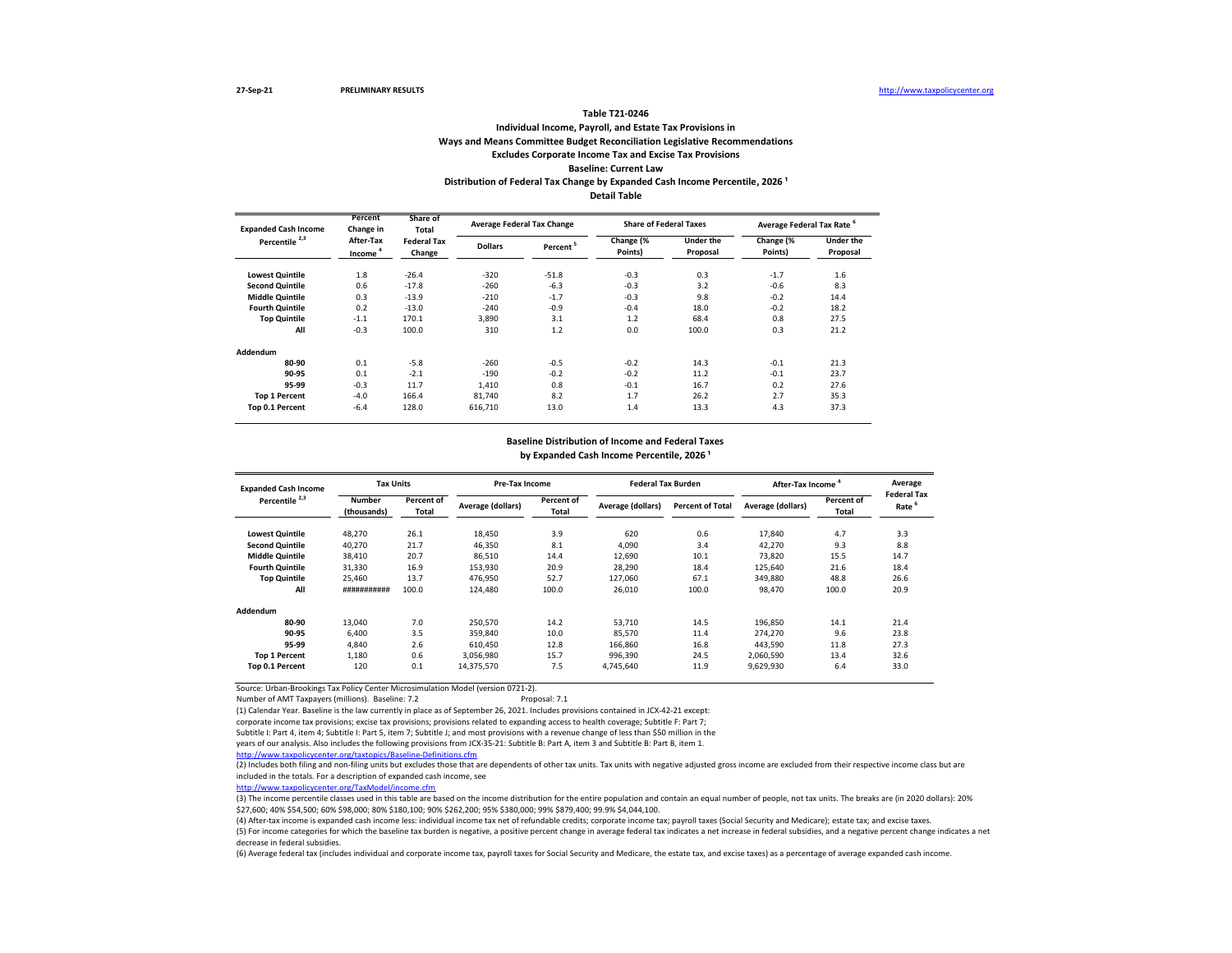## **Individual Income, Payroll, and Estate Tax Provisions in Ways and Means Committee Budget Reconciliation Legislative Recommendations Excludes Corporate Income Tax and Excise Tax Provisions**

## **Baseline: Current Law**

### **Distribution of Federal Tax Change by Expanded Cash Income Percentile Adjusted for Family Size, 2026 ¹ Detail Table**

| <b>Expanded Cash Income</b> | Percent<br>Change in             | Share of<br>Total            |                | <b>Average Federal Tax Change</b> | <b>Share of Federal Taxes</b> |                              | Average Federal Tax Rate <sup>6</sup> |                              |
|-----------------------------|----------------------------------|------------------------------|----------------|-----------------------------------|-------------------------------|------------------------------|---------------------------------------|------------------------------|
| Percentile <sup>2,3</sup>   | After-Tax<br>Income <sup>4</sup> | <b>Federal Tax</b><br>Change | <b>Dollars</b> | Percent <sup>5</sup>              | Change (%<br>Points)          | <b>Under the</b><br>Proposal | Change (%<br>Points)                  | <b>Under the</b><br>Proposal |
| <b>Lowest Quintile</b>      | 1.9                              | $-23.4$                      | $-340$         | $-652.8$                          | $-0.3$                        | $-0.2$                       | $-1.9$                                | $-1.6$                       |
| <b>Second Quintile</b>      | 0.8                              | $-20.6$                      | $-310$         | $-9.3$                            | $-0.3$                        | 2.4                          | $-0.8$                                | 7.3                          |
| <b>Middle Quintile</b>      | 0.3                              | $-15.1$                      | $-230$         | $-2.3$                            | $-0.3$                        | 7.6                          | $-0.3$                                | 12.7                         |
| <b>Fourth Quintile</b>      | 0.2                              | $-13.2$                      | $-220$         | $-0.9$                            | $-0.4$                        | 17.2                         | $-0.2$                                | 17.7                         |
| <b>Top Quintile</b>         | $-1.0$                           | 171.3                        | 3,100          | 2.9                               | 1.2                           | 72.7                         | 0.8                                   | 27.1                         |
| All                         | $-0.3$                           | 100.0                        | 310            | 1.2                               | 0.0                           | 100.0                        | 0.3                                   | 21.2                         |
| Addendum                    |                                  |                              |                |                                   |                               |                              |                                       |                              |
| 80-90                       | 0.1                              | $-5.0$                       | $-180$         | $-0.4$                            | $-0.3$                        | 15.3                         | $-0.1$                                | 21.1                         |
| 90-95                       | 0.1                              | $-2.1$                       | $-150$         | $-0.2$                            | $-0.2$                        | 12.0                         | $-0.1$                                | 23.5                         |
| 95-99                       | $-0.2$                           | 9.1                          | 850            | 0.6                               | $-0.1$                        | 18.0                         | 0.2                                   | 27.0                         |
| <b>Top 1 Percent</b>        | $-3.8$                           | 169.3                        | 67.460         | 8.0                               | 1.7                           | 27.3                         | 2.6                                   | 35.0                         |
| Top 0.1 Percent             | $-6.3$                           | 131.0                        | 525,760        | 12.8                              | 1.4                           | 13.8                         | 4.2                                   | 37.2                         |

#### **Baseline Distribution of Income and Federal Taxes**

by Expanded Cash Income Percentile Adjusted for Family Size, 2026<sup>1</sup>

| <b>Expanded Cash Income</b> | <b>Tax Units</b>             |                     | <b>Pre-Tax Income</b> |                            | <b>Federal Tax Burden</b> |                         | <b>After-Tax Income</b> | Average<br><b>Federal Tax</b> |             |
|-----------------------------|------------------------------|---------------------|-----------------------|----------------------------|---------------------------|-------------------------|-------------------------|-------------------------------|-------------|
| Percentile <sup>2,3</sup>   | <b>Number</b><br>(thousands) | Percent of<br>Total | Average (dollars)     | Percent of<br><b>Total</b> | Average (dollars)         | <b>Percent of Total</b> | Average (dollars)       | Percent of<br>Total           | - 6<br>Rate |
| <b>Lowest Quintile</b>      | 40,200                       | 21.7                | 17,480                | 3.1                        | 50                        | 0.0                     | 17,430                  | 3.8                           | 0.3         |
| <b>Second Quintile</b>      | 38,410                       | 20.7                | 41,500                | 6.9                        | 3,350                     | 2.7                     | 38,150                  | 8.0                           | 8.1         |
| <b>Middle Quintile</b>      | 37.700                       | 20.4                | 77.520                | 12.7                       | 10.110                    | 7.9                     | 67.410                  | 13.9                          | 13.0        |
| <b>Fourth Quintile</b>      | 35,220                       | 19.0                | 134.340               | 20.5                       | 24.040                    | 17.6                    | 110,300                 | 21.3                          | 17.9        |
| <b>Top Quintile</b>         | 32,200                       | 17.4                | 406.660               | 56.8                       | 106.960                   | 71.5                    | 299.700                 | 52.9                          | 26.3        |
| All                         | ###########                  | 100.0               | 124,480               | 100.0                      | 26.010                    | 100.0                   | 98.470                  | 100.0                         | 20.9        |
| Addendum                    |                              |                     |                       |                            |                           |                         |                         |                               |             |
| 80-90                       | 16.500                       | 8.9                 | 214.460               | 15.4                       | 45.470                    | 15.6                    | 168.990                 | 15.3                          | 21.2        |
| 90-95                       | 8,040                        | 4.3                 | 310,550               | 10.8                       | 73.030                    | 12.2                    | 237,510                 | 10.5                          | 23.5        |
| 95-99                       | 6.200                        | 3.4                 | 524.480               | 14.1                       | 140,970                   | 18.1                    | 383,510                 | 13.0                          | 26.9        |
| <b>Top 1 Percent</b>        | 1.460                        | 0.8                 | 2.607.010             | 16.5                       | 844.150                   | 25.6                    | 1.762.860               | 14.1                          | 32.4        |
| Top 0.1 Percent             | 150                          | 0.1                 | 12.499.220            | 7.9                        | 4.124.620                 | 12.4                    | 8.374.600               | 6.7                           | 33.0        |
|                             |                              |                     |                       |                            |                           |                         |                         |                               |             |

Source: Urban-Brookings Tax Policy Center Microsimulation Model (version 0721-2).

Number of AMT Taxpayers (millions). Baseline: 7.2

(1) Calendar Year. Baseline is the law currently in place as of September 26, 2021. Includes provisions contained in JCX-42-21 except:

corporate income tax provisions; excise tax provisions; provisions related to expanding access to health coverage; Subtitle F: Part 7;

Subtitle I: Part 4, item 4; Subtitle I: Part 5, item 7; Subtitle J; and most provisions with a revenue change of less than \$50 million in the

years of our analysis. Also includes the following provisions from JCX-35-21: Subtitle B: Part A, item 3 and Subtitle B: Part B, item 1.

<http://www.taxpolicycenter.org/taxtopics/Baseline-Definitions.cfm>

(2) Includes both filing and non-filing units but excludes those that are dependents of other tax units. Tax units with negative adjusted gross income are excluded from their respective income class but are included in the totals. For a description of expanded cash income, see

[http://www.taxpolicycente](http://www.taxpolicycenter.org/TaxModel/income.cfm)r.org/TaxModel/income.cfm

(3) The income percentile classes used in this table are based on the income distribution for the entire population and contain an equal number of people, not tax units. The incomes used are adjusted for family size by dividing by the square root of the number of people in the tax unit. The resulting percentile breaks are (in 2020 dollars): 20% \$19,300; 40% \$37,900; 60% \$66,000; 80% \$110,600; 90% \$160,100; 95% \$226,200; 99% \$513,900; 99.9% \$2,312,700.

(4) After-tax income is expanded cash income less: individual income tax net of refundable credits; corporate income tax; payroll taxes (Social Security and Medicare); estate tax; and excise taxes.

(5) For income categories for which the baseline tax burden is negative, a positive percent change in average federal tax indicates a net increase in federal subsidies, and a negative percent change indicates a net decrease in federal subsidies.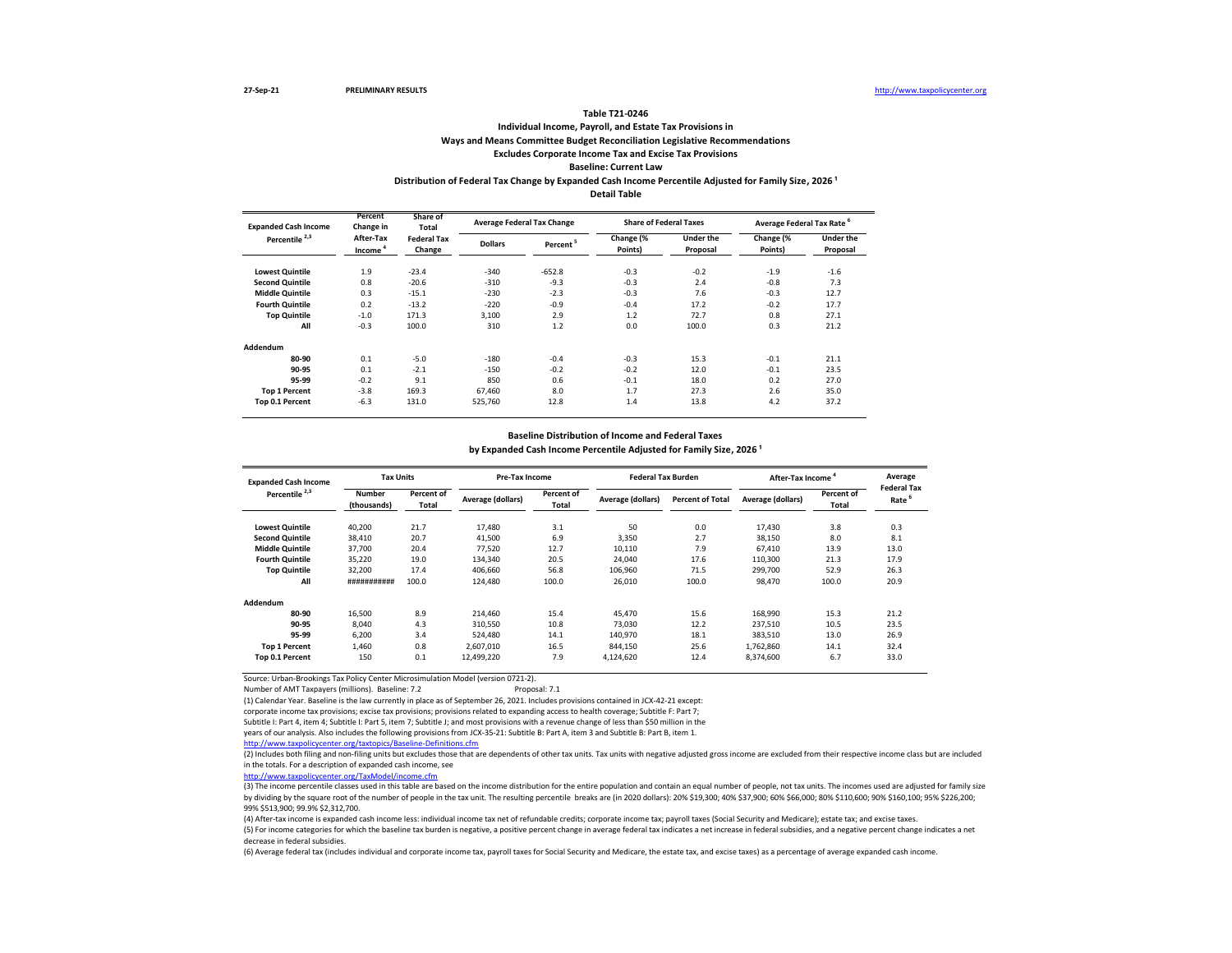## **Individual Income, Payroll, and Estate Tax Provisions in Ways and Means Committee Budget Reconciliation Legislative Recommendations Excludes Corporate Income Tax and Excise Tax Provisions Baseline: Current Law** Distribution of Federal Tax Change by Expanded Cash Income Percentile Adjusted for Family Size, 2026<sup>1</sup> **Detail Table - Single Tax Units**

**Lowest Quintile** 2.3 306.9 -310 -57.3 -0.7 0.5 -2.2 1.7 **Second Quintile**  $0.9$  212.0  $-260$   $-8.7$   $-0.5$   $4.9$   $-0.8$   $8.3$ **Middle Quintile**  $0.2$  87.8  $-120$   $-1.5$   $-0.2$   $13.0$   $-0.2$   $13.6$ **Fourth Quintile**  $0.1$  42.7  $-70$   $-0.4$  0.0  $24.0$   $-0.1$  19.1 **Top Quintile** -0.8 ########## 1,500 2.2 1.3 57.3 0.6 27.3 **All** 0.1 100.0 -30 -0.2 0.0 100.0 0.0 19.2 **Addendum 80-90** 0.1 12.1 -60 -0.2 0.0 15.8 0.0 22.7 **90-95** 0.0 3.1 -40 -0.1 0.0 10.4 0.0 24.4 **95-99** -0.1 -18.6 300 0.3 0.1 13.7 0.1 27.5 **Top 1 Percent** -3.8 ########## 42,980 7.4 1.3 17.5 2.5 36.3 **Top 0.1 Percent** -6.2 ########## 338,010 11.6 0.9 8.6 4.0 38.9 **Percent <sup>5</sup> Change (% Points) Under the Proposal Change (% Points) Under the Proposal Expanded Cash Income Percentile 2,3 Percent Change in After-Tax Income <sup>4</sup> Share of Total Federal Tax Change Average Federal Tax Change Share of Federal Taxes Average Federal Tax Rate <sup>6</sup> Dollars**

#### **Baseline Distribution of Income and Federal Taxes**

by Expanded Cash Income Percentile Adjusted for Family Size, 2026<sup>1</sup>

| <b>Expanded Cash Income</b> | <b>Tax Units</b>             |                     | Pre-Tax Income    |                     | <b>Federal Tax Burden</b> |                         | <b>After-Tax Income</b> | Average<br><b>Federal Tax</b> |                   |
|-----------------------------|------------------------------|---------------------|-------------------|---------------------|---------------------------|-------------------------|-------------------------|-------------------------------|-------------------|
| Percentile <sup>2,3</sup>   | <b>Number</b><br>(thousands) | Percent of<br>Total | Average (dollars) | Percent of<br>Total | Average (dollars)         | <b>Percent of Total</b> | Average (dollars)       | Percent of<br>Total           | Rate <sup>6</sup> |
| <b>Lowest Quintile</b>      | 25,690                       | 28.2                | 13,920            | 5.8                 | 540                       | 1.2                     | 13,380                  | 6.9                           | 3.9               |
| <b>Second Quintile</b>      | 20,990                       | 23.1                | 32,930            | 11.2                | 3.000                     | 5.3                     | 29,930                  | 12.6                          | 9.1               |
| <b>Middle Quintile</b>      | 18,880                       | 20.8                | 59.700            | 18.3                | 8.230                     | 13.2                    | 51,470                  | 19.6                          | 13.8              |
| <b>Fourth Quintile</b>      | 15,020                       | 16.5                | 98.770            | 24.1                | 18,910                    | 24.1                    | 79,860                  | 24.1                          | 19.1              |
| <b>Top Quintile</b>         | 9,580                        | 10.5                | 258.540           | 40.3                | 69.000                    | 56.0                    | 189,540                 | 36.5                          | 26.7              |
| All                         | 90,980                       | 100.0               | 67,570            | 100.0               | 12,970                    | 100.0                   | 54,600                  | 100.0                         | 19.2              |
| Addendum                    |                              |                     |                   |                     |                           |                         |                         |                               |                   |
| 80-90                       | 5,350                        | 5.9                 | 153.190           | 13.3                | 34,760                    | 15.8                    | 118,420                 | 12.8                          | 22.7              |
| 90-95                       | 2,290                        | 2.5                 | 220,250           | 8.2                 | 53,680                    | 10.4                    | 166,560                 | 7.7                           | 24.4              |
| 95-99                       | 1,610                        | 1.8                 | 364.290           | 9.5                 | 99,720                    | 13.6                    | 264,570                 | 8.6                           | 27.4              |
| <b>Top 1 Percent</b>        | 330                          | 0.4                 | 1.708.260         | 9.2                 | 577.520                   | 16.2                    | 1,130,730               | 7.6                           | 33.8              |
| <b>Top 0.1 Percent</b>      | 30                           | 0.0                 | 8.398.660         | 4.2                 | 2.926.200                 | 7.7                     | 5.472.460               | 3.4                           | 34.8              |

Source: Urban-Brookings Tax Policy Center Microsimulation Model (version 0721-2).

(1) Calendar Year. Baseline is the law currently in place as of September 26, 2021. Includes provisions contained in JCX-42-21 except:

corporate income tax provisions; excise tax provisions; provisions related to expanding access to health coverage; Subtitle F: Part 7;

Subtitle I: Part 4, item 4; Subtitle I: Part 5, item 7; Subtitle J; and most provisions with a revenue change of less than \$50 million in the

years of our analysis. Also includes the following provisions from JCX-35-21: Subtitle B: Part A, item 3 and Subtitle B: Part B, item 1.

<http://www.taxpolicycenter.org/taxtopics/Baseline-Definitions.cfm>

(2) Includes both filing and non-filing units but excludes those that are dependents of other tax units. Tax units with negative adjusted gross income are excluded from their respective income class but are included in the totals. For a description of expanded cash income, see

[http://www.taxpolicycent](http://www.taxpolicycenter.org/TaxModel/income.cfm)er.org/TaxModel/income.cfm

(3) The income percentile classes used in this table are based on the income distribution for the entire population and contain an equal number of people, not tax units. The incomes used are adjusted for family size by dividing by the square root of the number of people in the tax unit. The resulting percentile breaks are (in 2020 dollars): 20% \$19,300; 40% \$37,900; 60% \$66,000; 80% \$110,600; 90% \$160,100; 90% \$160,100; 95% \$226,200; 99% \$513,900; 99.9% \$2,312,700.

(4) After-tax income is expanded cash income less: individual income tax net of refundable credits; corporate income tax; payroll taxes (Social Security and Medicare); estate tax; and excise taxes. (5) For income categories for which the baseline tax burden is negative, a positive percent change in average federal tax indicates a net increase in federal subsidies, and a negative percent change indicates a net decrease in federal subsidies.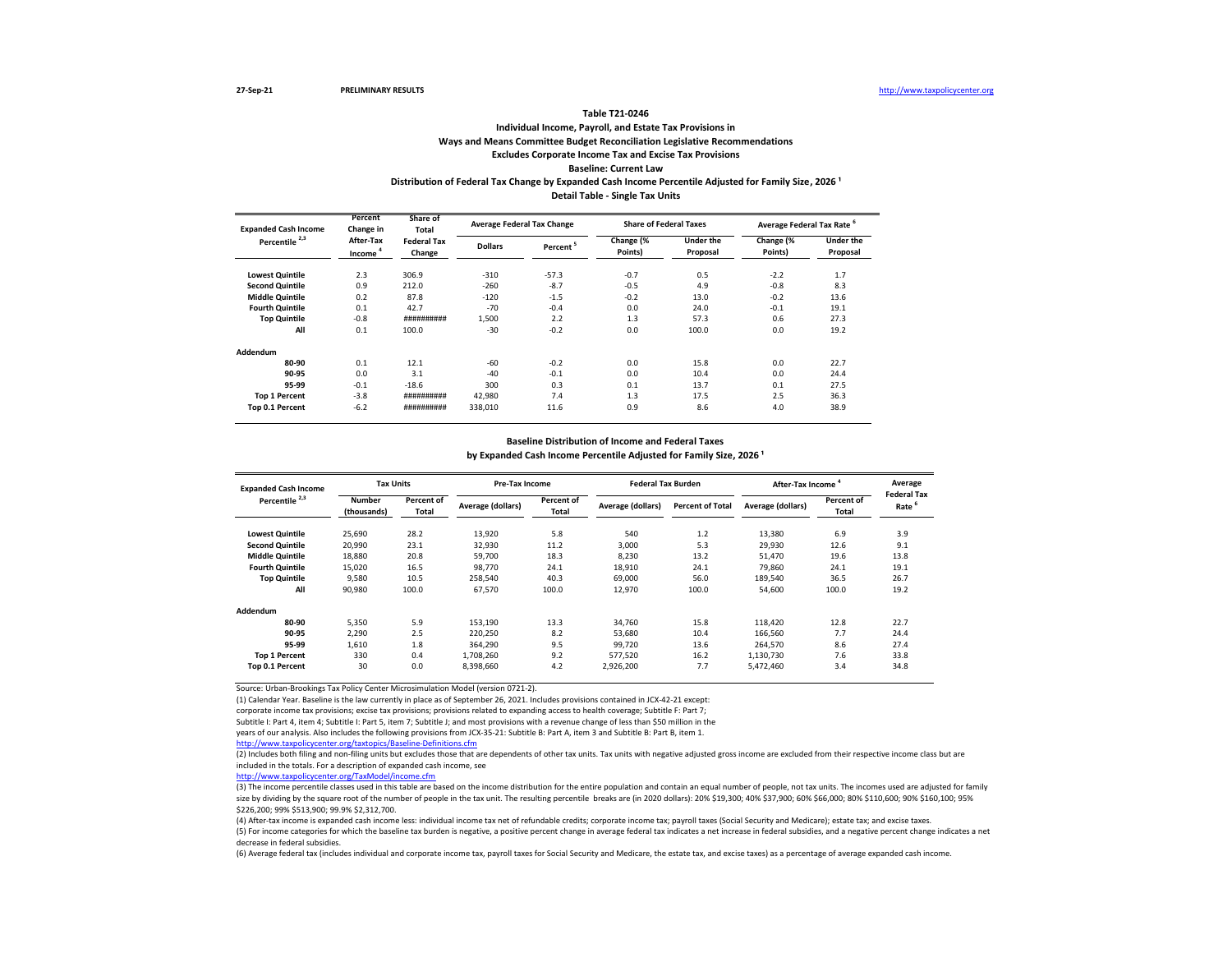## **Individual Income, Payroll, and Estate Tax Provisions in Ways and Means Committee Budget Reconciliation Legislative Recommendations Excludes Corporate Income Tax and Excise Tax Provisions Baseline: Current Law** Distribution of Federal Tax Change by Expanded Cash Income Percentile Adjusted for Family Size, 2026<sup>1</sup> **Detail Table - Married Tax Units Filing Jointly**

| <b>Expanded Cash Income</b> | Percent<br>Change in             | Share of<br><b>Total</b>     |                | <b>Average Federal Tax Change</b> | <b>Share of Federal Taxes</b> |                              | Average Federal Tax Rate <sup>6</sup> |                              |  |
|-----------------------------|----------------------------------|------------------------------|----------------|-----------------------------------|-------------------------------|------------------------------|---------------------------------------|------------------------------|--|
| Percentile <sup>2,3</sup>   | After-Tax<br>Income <sup>4</sup> | <b>Federal Tax</b><br>Change | <b>Dollars</b> | Percent <sup>5</sup>              | Change (%<br>Points)          | <b>Under the</b><br>Proposal | Change (%<br>Points)                  | <b>Under the</b><br>Proposal |  |
| <b>Lowest Quintile</b>      | 1.6                              | $-4.3$                       | $-370$         | $-191.3$                          | $-0.1$                        | 0.0                          | $-1.6$                                | $-0.8$                       |  |
| <b>Second Quintile</b>      | 0.5                              | $-3.8$                       | $-260$         | $-7.3$                            | $-0.1$                        | 0.9                          | $-0.5$                                | 6.1                          |  |
| <b>Middle Quintile</b>      | 0.3                              | $-5.6$                       | $-280$         | $-2.3$                            | $-0.2$                        | 4.4                          | $-0.3$                                | 11.6                         |  |
| <b>Fourth Quintile</b>      | 0.2                              | $-8.9$                       | $-330$         | $-1.2$                            | $-0.4$                        | 14.0                         | $-0.2$                                | 16.8                         |  |
| <b>Top Quintile</b>         | $-1.0$                           | 121.5                        | 3,600          | 2.9                               | 0.8                           | 80.4                         | 0.8                                   | 26.9                         |  |
| All                         | $-0.5$                           | 100.0                        | 930            | 1.9                               | 0.0                           | 100.0                        | 0.4                                   | 22.7                         |  |
| Addendum                    |                                  |                              |                |                                   |                               |                              |                                       |                              |  |
| 80-90                       | 0.1                              | $-3.8$                       | $-230$         | $-0.5$                            | $-0.4$                        | 15.5                         | $-0.1$                                | 20.5                         |  |
| 90-95                       | 0.1                              | $-1.8$                       | $-200$         | $-0.3$                            | $-0.3$                        | 13.1                         | $-0.1$                                | 23.2                         |  |
| 95-99                       | $-0.2$                           | 7.4                          | 1.050          | 0.7                               | $-0.3$                        | 20.8                         | 0.2                                   | 26.9                         |  |
| <b>Top 1 Percent</b>        | $-3.7$                           | 119.7                        | 70,160         | 7.7                               | 1.7                           | 31.0                         | 2.5                                   | 34.7                         |  |
| Top 0.1 Percent             | $-6.2$                           | 91.0                         | 553,610        | 12.7                              | 1.4                           | 15.0                         | 4.1                                   | 36.9                         |  |

#### **Baseline Distribution of Income and Federal Taxes**

by Expanded Cash Income Percentile Adjusted for Family Size, 2026<sup>1</sup>

| <b>Expanded Cash Income</b> | <b>Tax Units</b>             |                     | Pre-Tax Income    |                     | <b>Federal Tax Burden</b> |                         | <b>After-Tax Income</b> | Average<br><b>Federal Tax</b> |                   |
|-----------------------------|------------------------------|---------------------|-------------------|---------------------|---------------------------|-------------------------|-------------------------|-------------------------------|-------------------|
| Percentile <sup>2,3</sup>   | <b>Number</b><br>(thousands) | Percent of<br>Total | Average (dollars) | Percent of<br>Total | Average (dollars)         | <b>Percent of Total</b> | Average (dollars)       | Percent of<br>Total           | Rate <sup>6</sup> |
| <b>Lowest Quintile</b>      | 7,140                        | 10.8                | 23,360            | 1.2                 | 190                       | 0.0                     | 23,170                  | 1.5                           | 0.8               |
| <b>Second Quintile</b>      | 8,970                        | 13.6                | 53,730            | 3.3                 | 3,540                     | 1.0                     | 50,190                  | 4.0                           | 6.6               |
| <b>Middle Quintile</b>      | 12.420                       | 18.8                | 100.440           | 8.6                 | 11,970                    | 4.6                     | 88,480                  | 9.8                           | 11.9              |
| <b>Fourth Quintile</b>      | 16,450                       | 24.9                | 167,150           | 19.0                | 28,340                    | 14.4                    | 138,810                 | 20.3                          | 17.0              |
| <b>Top Quintile</b>         | 20,650                       | 31.2                | 477.430           | 68.0                | 124,810                   | 79.6                    | 352.620                 | 64.6                          | 26.1              |
| All                         | 66,160                       | 100.0               | 219,250           | 100.0               | 48,920                    | 100.0                   | 170.330                 | 100.0                         | 22.3              |
| Addendum                    |                              |                     |                   |                     |                           |                         |                         |                               |                   |
| 80-90                       | 10.020                       | 15.1                | 249.640           | 17.2                | 51.400                    | 15.9                    | 198.240                 | 17.6                          | 20.6              |
| 90-95                       | 5,280                        | 8.0                 | 353,930           | 12.9                | 82,310                    | 13.4                    | 271,630                 | 12.7                          | 23.3              |
| 95-99                       | 4,310                        | 6.5                 | 590.450           | 17.5                | 157.880                   | 21.0                    | 432,570                 | 16.5                          | 26.7              |
| <b>Top 1 Percent</b>        | 1,050                        | 1.6                 | 2.819.830         | 20.3                | 907.140                   | 29.3                    | 1.912.690               | 17.7                          | 32.2              |
| Top 0.1 Percent             | 100                          | 0.2                 | 13,361,240        | 9.3                 | 4.375.930                 | 13.6                    | 8,985,310               | 8.0                           | 32.8              |

Source: Urban-Brookings Tax Policy Center Microsimulation Model (version 0721-2).

(1) Calendar Year. Baseline is the law currently in place as of September 26, 2021. Includes provisions contained in JCX-42-21 except:

corporate income tax provisions; excise tax provisions; provisions related to expanding access to health coverage; Subtitle F: Part 7;

Subtitle I: Part 4, item 4; Subtitle I: Part 5, item 7; Subtitle J; and most provisions with a revenue change of less than \$50 million in the

years of our analysis. Also includes the following provisions from JCX-35-21: Subtitle B: Part A, item 3 and Subtitle B: Part B, item 1.

<http://www.taxpolicycenter.org/taxtopics/Baseline-Definitions.cfm>

(2) Includes both filing and non-filing units but excludes those that are dependents of other tax units. Tax units with negative adjusted gross income are excluded from their respective income class but are included in the totals. For a description of expanded cash income, see

[http://www.taxpolicycent](http://www.taxpolicycenter.org/TaxModel/income.cfm)er.org/TaxModel/income.cfm

(3) The income percentile classes used in this table are based on the income distribution for the entire population and contain an equal number of people, not tax units. The incomes used are adjusted for family size by dividing by the square root of the number of people in the tax unit. The resulting percentile breaks are (in 2020 dollars): 20% \$19,300; 40% \$31,900; 60% \$66,000; 80% \$110,600; 90% \$160,100; 95% \$226,200; 99% \$513,900; 99.9% \$2,312,700.

(4) After-tax income is expanded cash income less: individual income tax net of refundable credits; corporate income tax; payroll taxes (Social Security and Medicare); estate tax; and excise taxes. (5) For income categories for which the baseline tax burden is negative, a positive percent change in average federal tax indicates a net increase in federal subsidies, and a negative percent change indicates a net decrease in federal subsidies.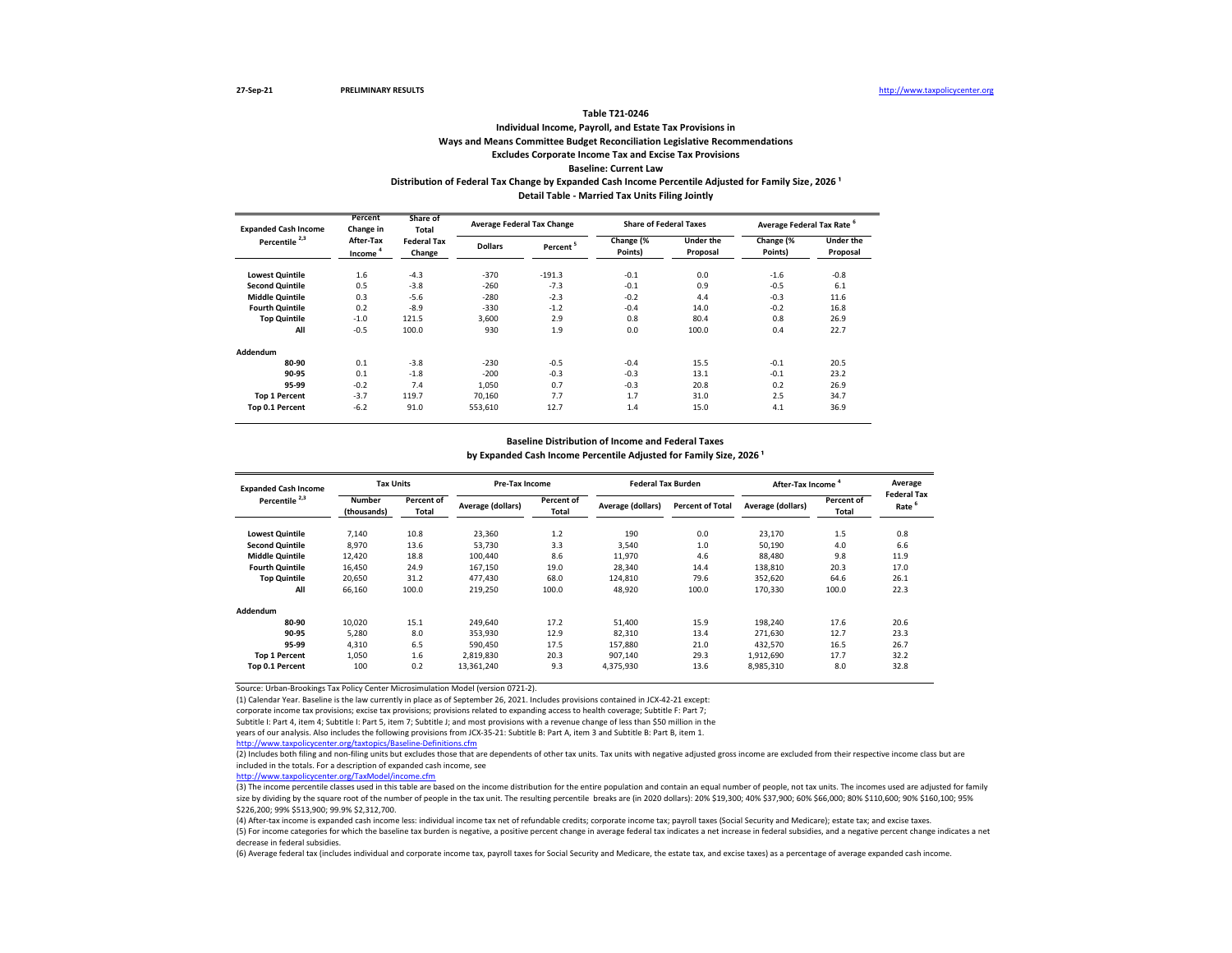## **Individual Income, Payroll, and Estate Tax Provisions in Ways and Means Committee Budget Reconciliation Legislative Recommendations Excludes Corporate Income Tax and Excise Tax Provisions Baseline: Current Law** Distribution of Federal Tax Change by Expanded Cash Income Percentile Adjusted for Family Size, 2026<sup>1</sup> **Detail Table - Head of Household Tax Units**

| <b>Expanded Cash Income</b> | Percent<br>Change in             | Share of<br>Total            |                | <b>Average Federal Tax Change</b> | <b>Share of Federal Taxes</b> |                              | Average Federal Tax Rate <sup>6</sup> |                              |
|-----------------------------|----------------------------------|------------------------------|----------------|-----------------------------------|-------------------------------|------------------------------|---------------------------------------|------------------------------|
| Percentile <sup>2,3</sup>   | After-Tax<br>Income <sup>4</sup> | <b>Federal Tax</b><br>Change | <b>Dollars</b> | Percent <sup>5</sup>              | Change (%<br>Points)          | <b>Under the</b><br>Proposal | Change (%<br>Points)                  | <b>Under the</b><br>Proposal |
| <b>Lowest Quintile</b>      | 1.6                              | 43.9                         | $-430$         | 21.2                              | $-1.3$                        | $-6.8$                       | $-1.7$                                | $-9.9$                       |
| <b>Second Quintile</b>      | 1.2                              | 60.8                         | $-550$         | $-14.3$                           | $-1.4$                        | 9.9                          | $-1.1$                                | 6.4                          |
| <b>Middle Quintile</b>      | 0.7                              | 43.9                         | $-560$         | $-4.6$                            | $-0.5$                        | 24.7                         | $-0.6$                                | 12.9                         |
| <b>Fourth Quintile</b>      | 0.4                              | 16.0                         | $-400$         | $-1.5$                            | 0.4                           | 29.3                         | $-0.3$                                | 18.8                         |
| <b>Top Quintile</b>         | $-1.5$                           | $-65.0$                      | 4,040          | 4.3                               | 2.9                           | 42.9                         | 1.1                                   | 27.0                         |
| All                         | 0.4                              | 100.0                        | $-290$         | $-2.6$                            | 0.0                           | 100.0                        | $-0.4$                                | 13.7                         |
| Addendum                    |                                  |                              |                |                                   |                               |                              |                                       |                              |
| 80-90                       | 0.2                              | 3.1                          | $-310$         | $-0.7$                            | 0.3                           | 12.8                         | $-0.1$                                | 21.9                         |
| 90-95                       | 0.1                              | 0.7                          | $-170$         | $-0.3$                            | 0.2                           | 7.1                          | $-0.1$                                | 23.0                         |
| 95-99                       | $-0.3$                           | $-1.8$                       | 1,040          | 0.8                               | 0.2                           | 6.2                          | 0.2                                   | 26.9                         |
| <b>Top 1 Percent</b>        | $-5.7$                           | $-67.0$                      | 133,930        | 12.2                              | 2.2                           | 16.8                         | 3.9                                   | 36.0                         |
| Top 0.1 Percent             | $-8.2$                           | $-61.1$                      | 1.160.360      | 16.8                              | 1.9                           | 11.6                         | 5.5                                   | 38.2                         |

#### **Baseline Distribution of Income and Federal Taxes**

by Expanded Cash Income Percentile Adjusted for Family Size, 2026<sup>1</sup>

| <b>Expanded Cash Income</b> | <b>Tax Units</b>             |                     | Pre-Tax Income    |                     | <b>Federal Tax Burden</b> |                         | <b>After-Tax Income</b> | Average<br><b>Federal Tax</b> |                   |
|-----------------------------|------------------------------|---------------------|-------------------|---------------------|---------------------------|-------------------------|-------------------------|-------------------------------|-------------------|
| Percentile <sup>2,3</sup>   | <b>Number</b><br>(thousands) | Percent of<br>Total | Average (dollars) | Percent of<br>Total | Average (dollars)         | <b>Percent of Total</b> | Average (dollars)       | Percent of<br>Total           | Rate <sup>6</sup> |
| <b>Lowest Quintile</b>      | 6,920                        | 29.4                | 24.750            | 9.5                 | $-2,020$                  | $-5.5$                  | 26.770                  | 11.9                          | $-8.2$            |
| <b>Second Quintile</b>      | 7,510                        | 31.9                | 51,200            | 21.2                | 3.820                     | 11.3                    | 47,380                  | 22.9                          | 7.5               |
| <b>Middle Quintile</b>      | 5,280                        | 22.4                | 89.870            | 26.2                | 12,150                    | 25.2                    | 77.720                  | 26.3                          | 13.5              |
| <b>Fourth Quintile</b>      | 2,700                        | 11.5                | 143,110           | 21.3                | 27,340                    | 28.9                    | 115,770                 | 20.0                          | 19.1              |
| <b>Top Quintile</b>         | 1,090                        | 4.6                 | 364,270           | 21.8                | 94,190                    | 40.1                    | 270,080                 | 18.8                          | 25.9              |
| All                         | 23,540                       | 100.0               | 77.010            | 100.0               | 10,830                    | 100.0                   | 66,180                  | 100.0                         | 14.1              |
| Addendum                    |                              |                     |                   |                     |                           |                         |                         |                               |                   |
| 80-90                       | 670                          | 2.8                 | 216,980           | 8.0                 | 47,850                    | 12.6                    | 169,140                 | 7.3                           | 22.1              |
| 90-95                       | 270                          | 1.1                 | 286,560           | 4.2                 | 66,120                    | 7.0                     | 220,430                 | 3.8                           | 23.1              |
| 95-99                       | 110                          | 0.5                 | 503,080           | 3.2                 | 134,140                   | 6.0                     | 368,930                 | 2.7                           | 26.7              |
| <b>Top 1 Percent</b>        | 30                           | 0.1                 | 3.437.390         | 6.4                 | 1.102.540                 | 14.6                    | 2.334.850               | 5.1                           | 32.1              |
| Top 0.1 Percent             | $\ast$                       | 0.0                 | 21.124.470        | 4.1                 | 6,910,840                 | 9.6                     | 14,213,630              | 3.2                           | 32.7              |

Source: Urban-Brookings Tax Policy Center Microsimulation Model (version 0721-2).

(1) Calendar Year. Baseline is the law currently in place as of September 26, 2021. Includes provisions contained in JCX-42-21 except:

corporate income tax provisions; excise tax provisions; provisions related to expanding access to health coverage; Subtitle F: Part 7;

Subtitle I: Part 4, item 4; Subtitle I: Part 5, item 7; Subtitle J; and most provisions with a revenue change of less than \$50 million in the

years of our analysis. Also includes the following provisions from JCX-35-21: Subtitle B: Part A, item 3 and Subtitle B: Part B, item 1.

<http://www.taxpolicycenter.org/taxtopics/Baseline-Definitions.cfm>

(2) Includes both filing and non-filing units but excludes those that are dependents of other tax units. Tax units with negative adjusted gross income are excluded from their respective income class but are included in the totals. For a description of expanded cash income, see

[http://www.taxpolicycent](http://www.taxpolicycenter.org/TaxModel/income.cfm)er.org/TaxModel/income.cfm

(3) The income percentile classes used in this table are based on the income distribution for the entire population and contain an equal number of people, not tax units. The incomes used are adjusted for family size by dividing by the square root of the number of people in the tax unit. The resulting percentile breaks are (in 2020 dollars): 20% \$19,300; 40% \$31,900; 60% \$66,000; 80% \$110,600; 90% \$160,100; 95% \$226,200; 99% \$513,900; 99.9% \$2,312,700.

(4) After-tax income is expanded cash income less: individual income tax net of refundable credits; corporate income tax; payroll taxes (Social Security and Medicare); estate tax; and excise taxes. (5) For income categories for which the baseline tax burden is negative, a positive percent change in average federal tax indicates a net increase in federal subsidies, and a negative percent change indicates a net decrease in federal subsidies.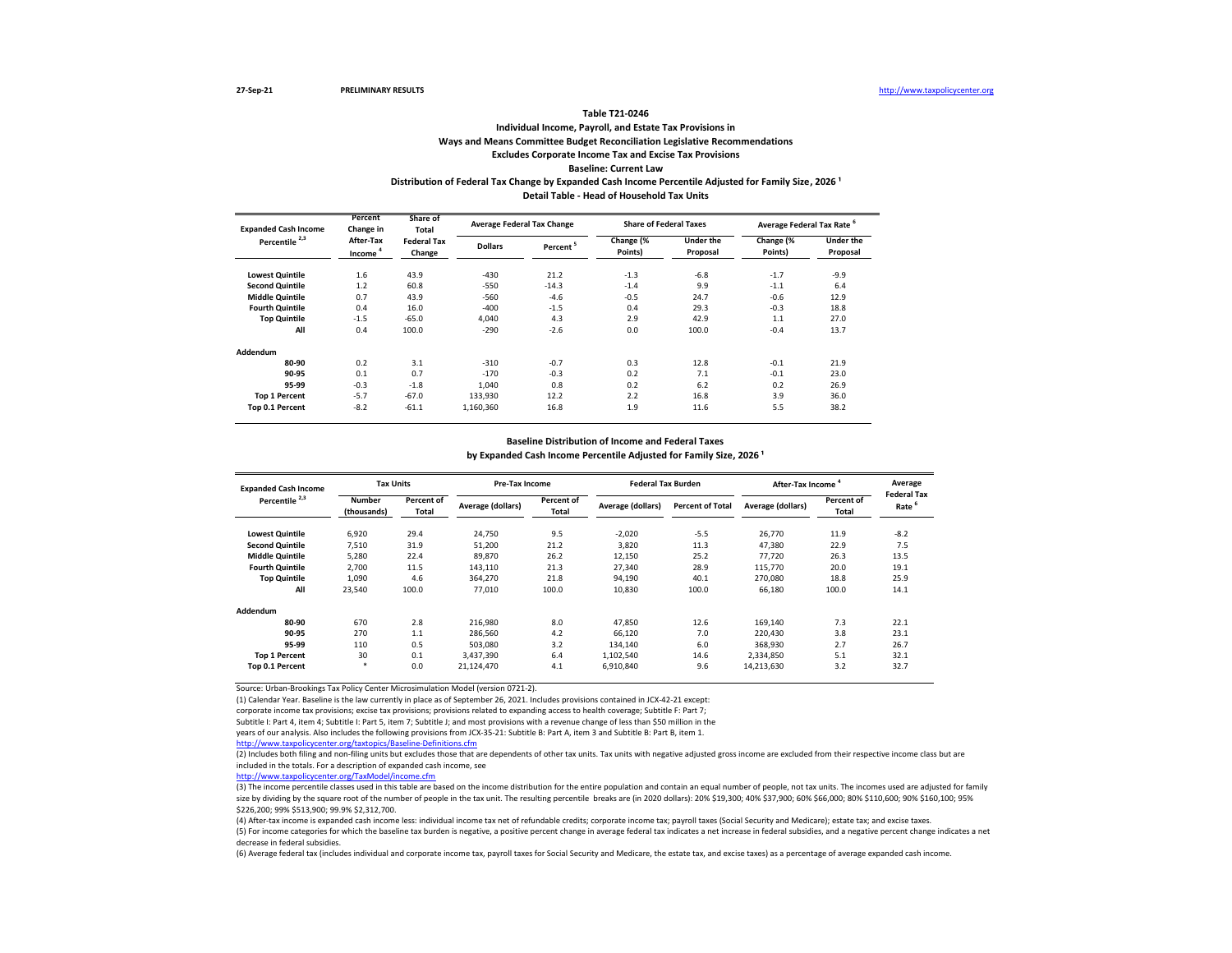## **Individual Income, Payroll, and Estate Tax Provisions in Ways and Means Committee Budget Reconciliation Legislative Recommendations Excludes Corporate Income Tax and Excise Tax Provisions Baseline: Current Law Distribution of Federal Tax Change by Expanded Cash Income Percentile Adjusted for Family Size, 2026 ¹**

**Detail Table - Tax Units with Children**

| <b>Expanded Cash Income</b> | Percent<br>Change in             | Share of<br>Total                              | <b>Average Federal Tax Change</b> |                      | <b>Share of Federal Taxes</b> |                              | Average Federal Tax Rate <sup>6</sup> |                              |
|-----------------------------|----------------------------------|------------------------------------------------|-----------------------------------|----------------------|-------------------------------|------------------------------|---------------------------------------|------------------------------|
| Percentile <sup>2,3</sup>   | After-Tax<br>Income <sup>4</sup> | <b>Federal Tax</b><br><b>Dollars</b><br>Change |                                   | Percent <sup>5</sup> | Change (%<br>Points)          | <b>Under the</b><br>Proposal | Change (%<br>Points)                  | <b>Under the</b><br>Proposal |
| <b>Lowest Quintile</b>      | 1.8                              | $-23.9$                                        | $-480$                            | 26.4                 | $-0.3$                        | $-1.3$                       | $-1.9$                                | $-9.1$                       |
| <b>Second Quintile</b>      | 1.0                              | $-24.7$                                        | $-480$                            | $-10.9$              | $-0.3$                        | 2.3                          | $-0.9$                                | 7.1                          |
| <b>Middle Quintile</b>      | 0.6                              | $-22.7$                                        | $-500$                            | $-3.3$               | $-0.3$                        | 7.4                          | $-0.5$                                | 13.8                         |
| <b>Fourth Quintile</b>      | 0.3                              | $-21.4$                                        | $-500$                            | $-1.4$               | $-0.4$                        | 17.1                         | $-0.3$                                | 19.1                         |
| <b>Top Quintile</b>         | $-1.1$                           | 192.1                                          | 4,520                             | 3.0                  | 1.3                           | 74.3                         | 0.8                                   | 28.3                         |
| All                         | $-0.3$                           | 100.0                                          | 430                               | 1.1                  | 0.0                           | 100.0                        | 0.3                                   | 22.2                         |
| Addendum                    |                                  |                                                |                                   |                      |                               |                              |                                       |                              |
| 80-90                       | 0.2                              | $-7.6$                                         | $-360$                            | $-0.6$               | $-0.3$                        | 15.1                         | $-0.1$                                | 22.3                         |
| 90-95                       | 0.1                              | $-2.7$                                         | $-260$                            | $-0.3$               | $-0.2$                        | 12.0                         | $-0.1$                                | 24.9                         |
| 95-99                       | $-0.4$                           | 18.1                                           | 2.140                             | 1.1                  | 0.0                           | 18.8                         | 0.3                                   | 28.7                         |
| <b>Top 1 Percent</b>        | $-3.8$                           | 184.3                                          | 86,050                            | 7.8                  | 1.8                           | 28.4                         | 2.6                                   | 35.2                         |
| Top 0.1 Percent             | $-6.4$                           | 142.1                                          | 677,790                           | 13.2                 | 1.5                           | 13.7                         | 4.3                                   | 37.0                         |

#### **Baseline Distribution of Income and Federal Taxes**

by Expanded Cash Income Percentile Adjusted for Family Size, 2026<sup>1</sup>

| <b>Expanded Cash Income</b> | <b>Tax Units</b>             |                     | <b>Pre-Tax Income</b> |                     | <b>Federal Tax Burden</b> |                         | <b>After-Tax Income</b> |                     | Average<br><b>Federal Tax</b> |
|-----------------------------|------------------------------|---------------------|-----------------------|---------------------|---------------------------|-------------------------|-------------------------|---------------------|-------------------------------|
| Percentile <sup>2,3</sup>   | <b>Number</b><br>(thousands) | Percent of<br>Total | Average (dollars)     | Percent of<br>Total | Average (dollars)         | <b>Percent of Total</b> | Average (dollars)       | Percent of<br>Total | Rate                          |
| <b>Lowest Quintile</b>      | 11,250                       | 21.3                | 25,390                | 3.1                 | $-1.830$                  | $-1.0$                  | 27,230                  | 4.3                 | $-7.2$                        |
| <b>Second Quintile</b>      | 11,600                       | 21.9                | 55,290                | 7.0                 | 4.430                     | 2.6                     | 50,860                  | 8.2                 | 8.0                           |
| <b>Middle Quintile</b>      | 10,360                       | 19.6                | 105,430               | 11.9                | 15.020                    | 7.7                     | 90,410                  | 13.1                | 14.3                          |
| <b>Fourth Quintile</b>      | 9,830                        | 18.6                | 185.460               | 19.9                | 35.860                    | 17.5                    | 149.590                 | 20.5                | 19.3                          |
| <b>Top Quintile</b>         | 9.660                        | 18.3                | 552.800               | 58.2                | 152.140                   | 73.0                    | 400.660                 | 54.0                | 27.5                          |
| All                         | 52,930                       | 100.0               | 173,370               | 100.0               | 38.040                    | 100.0                   | 135,330                 | 100.0               | 21.9                          |
| Addendum                    |                              |                     |                       |                     |                           |                         |                         |                     |                               |
| 80-90                       | 4.850                        | 9.2                 | 284.420               | 15.0                | 63.690                    | 15.4                    | 220.720                 | 15.0                | 22.4                          |
| 90-95                       | 2.390                        | 4.5                 | 410.650               | 10.7                | 102.400                   | 12.2                    | 308.240                 | 10.3                | 24.9                          |
| 95-99                       | 1.930                        | 3.7                 | 691.330               | 14.6                | 196.100                   | 18.8                    | 495.230                 | 13.4                | 28.4                          |
| <b>Top 1 Percent</b>        | 490                          | 0.9                 | 3.374.160             | 17.9                | 1.102.870                 | 26.7                    | 2.271.280               | 15.4                | 32.7                          |
| Top 0.1 Percent             | 50                           | 0.1                 | 15,777,220            | 8.2                 | 5,155,070                 | 12.2                    | 10,622,150              | 7.1                 | 32.7                          |

Source: Urban-Brookings Tax Policy Center Microsimulation Model (version 0721-2).

Note: Tax units with children are those claiming an exemption for children at home or away from home or with children qualifying for the Child Tax Credit or EITC.

(1) Calendar Year. Baseline is the law currently in place as of September 26, 2021. Includes provisions contained in JCX-42-21 except:

corporate income tax provisions; excise tax provisions; provisions related to expanding access to health coverage; Subtitle F: Part 7;

Subtitle I: Part 4, item 4; Subtitle I: Part 5, item 7; Subtitle J; and most provisions with a revenue change of less than \$50 million in the

years of our analysis. Also includes the following provisions from JCX-35-21: Subtitle B: Part A, item 3 and Subtitle B: Part B, item 1.

<http://www.taxpolicycenter.org/taxtopics/Baseline-Definitions.cfm>

(2) Includes both filing and non-filing units but excludes those that are dependents of other tax units. Tax units with negative adjusted gross income are excluded from their respective income class but are included in the totals. For a description of expanded cash income, see

[http://www.taxpolicycente](http://www.taxpolicycenter.org/TaxModel/income.cfm)r.org/TaxModel/income.cfm

(3) The income percentile classes used in this table are based on the income distribution for the entire population and contain an equal number of people, not tax units. The incomes used are adjusted for family size by dividing by the square root of the number of people in the tax unit. The resulting percentile breaks are (in 2020 dollars): 20% \$19,300; 40% \$37,900; 60% \$66,000; 80% \$110,600; 90% \$160,100; 95% \$226,200; 99% \$513,900; 99.9% \$2,312,700.

(4) After-tax income is expanded cash income less: individual income tax net of refundable credits; corporate income tax; payroll taxes (Social Security and Medicare); estate tax; and excise taxes.

(5) For income categories for which the baseline tax burden is negative, a positive percent change in average federal tax indicates a net increase in federal subsidies, and a negative percent change indicates a net decrease in federal subsidies.